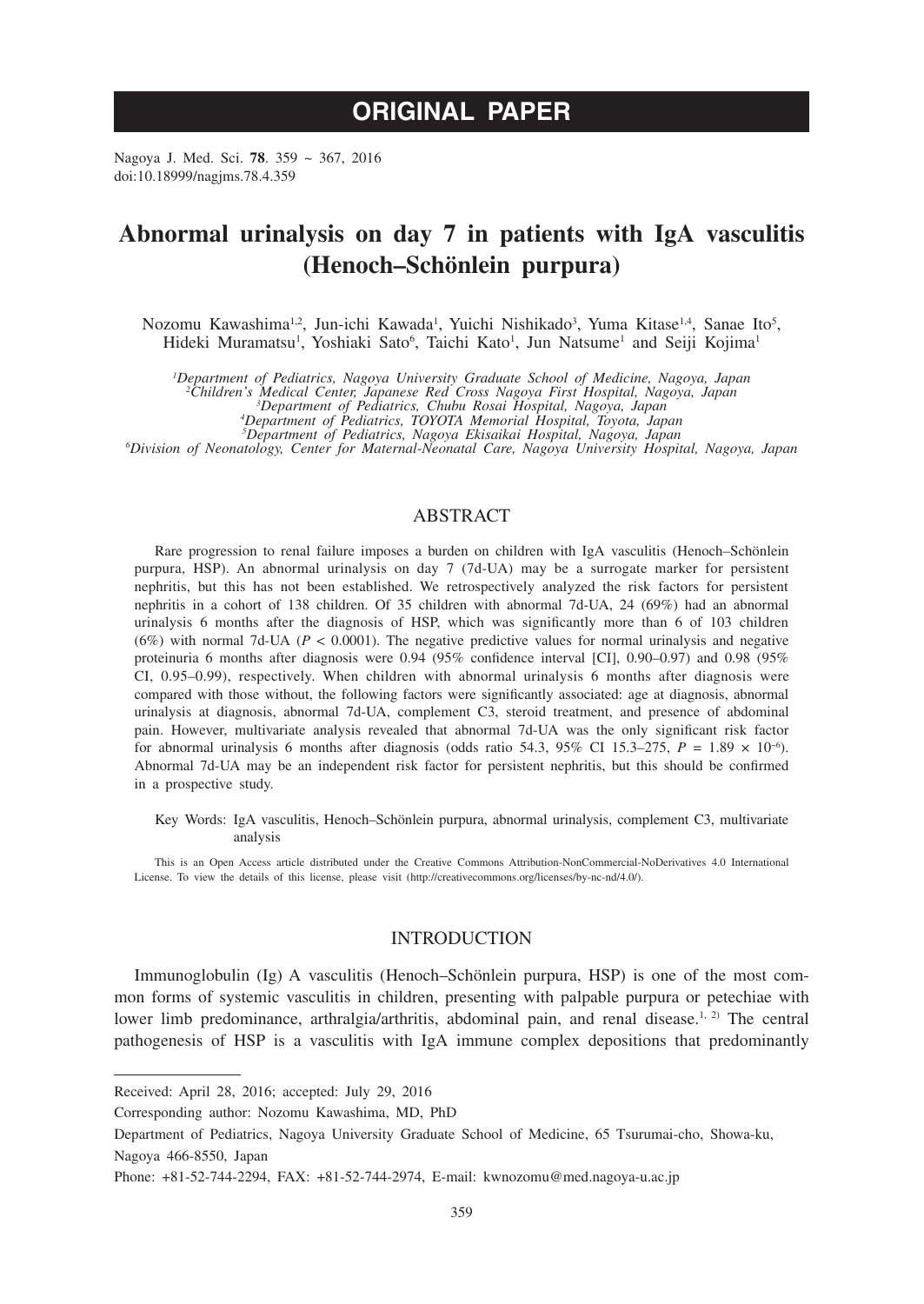affect small vessels;<sup>3)</sup> however, the precise cause of HSP has not been uncovered. HSP is selflimited in most cases and the prognosis for HSP is favorable overall; however, the mean HSP relapse rate is as high as  $36\%$  (range  $15-66\%$ ) in prospective studies and  $17\%$  (range  $3-35\%$ ) in retrospective studies, respectively.<sup>4)</sup> Additionally, the development of end-stage renal failure imposes a burden on children with HSP;<sup>5-9)</sup> 1.8% of patients with HSP progress to renal failure.<sup>10)</sup>

The risk factors for progression to renal failure in HSP include older age (>8 years of age) and the existence of an abnormal urinalysis at diagnosis.4) The retrospective analysis of a cohort of 102 children with HSP showed that a normal urinalysis on day 7 had a 97% negative predictive value (95% confidence interval [CI] 90–99%) in predicting a normal renal outcome.<sup>11)</sup> In addition, none of the children with a normal urinalysis 6 months after diagnosis progressed to end-stage renal failure, which was concluded after a systematic review.<sup>12, 13)</sup>

Some abnormalities of laboratory findings are often observed at the diagnosis of HSP, despite their lack of specificities.14) IgA, erythrocyte sedimentation rate, C-reactive protein (CRP), antistreptolysin O titer, fibrinogen degradation products (FDP), and D-dimer are often elevated and Factor XIII is often decreased during the course of HSP.<sup>4, 14, 15)</sup> Nevertheless, none of these markers or blood cell counts seem to be predictive of the onset of glomerulonephritis as a single marker.<sup>4, 14)</sup>

The urinalysis on day 7 seems to be a sensitive marker for renal outcome, but the usefulness of 7d-UA has not been established in comparison with other clinical and laboratory findings including urinalysis on the day of diagnosis. We conducted a multicenter retrospective analysis of children with HSP in order to elucidate the early risk factor(s) for abnormalities in urinalysis 6 months after the diagnosis of HSP.

#### **METHODS**

#### *Study design and patients*

In this multicenter, retrospective study, children under 16 years of age diagnosed with HSP from January 2007 to December 2011 at 11 Nagoya University Affiliated Hospitals were enrolled. The inclusion criteria were selected according to the EULAR/PRINTO/PRES criteria for HSP.<sup>2)</sup> We collected the clinical data of all children who were admitted with abnormalities of 7d-UA from 11 affiliated hospitals. We also collected data of all children who were admitted without abnormalities of 7d-UA from four of 11 affiliated hospitals as a control group, as these four hospitals covered most of the children with abnormal 7d-UA included in our study.

The first questionnaire was sent to 11 institutions and asked about the number of inpatients with the diagnosis of HSP. The response rate was 100%, and we sent the second questionnaires to 11 institutions that had inpatients with a diagnosis of HSP. We asked about the manifestations of HSP, including any skin, joint, or gastrointestinal symptoms, and renal symptoms at the diagnosis of HSP along with the complete blood cell count, FDP, D-dimer, Factor XIII, CRP, albumin, blood urea nitrogen (BUN), serum creatinine, IgG, IgA, IgM, complement C3, C4, and CH50. In addition, data were collected regarding treatment at the institutions, the number of relapses, and urinalysis results at 6 months after diagnosis of HSP. There were no missing data as for symptoms, treatment, and urinalysis results at diagnosis,  $6-8$  days, and 6 months after diagnosis; however,  $1\% - 18\%$  of patients had missing data for blood tests.

#### *Definition*

An abnormality of urinalysis was defined as 5 or more erythrocytes per high power field in early morning urine sedimentation (hematuria), or early morning urine protein 30 mg/dL or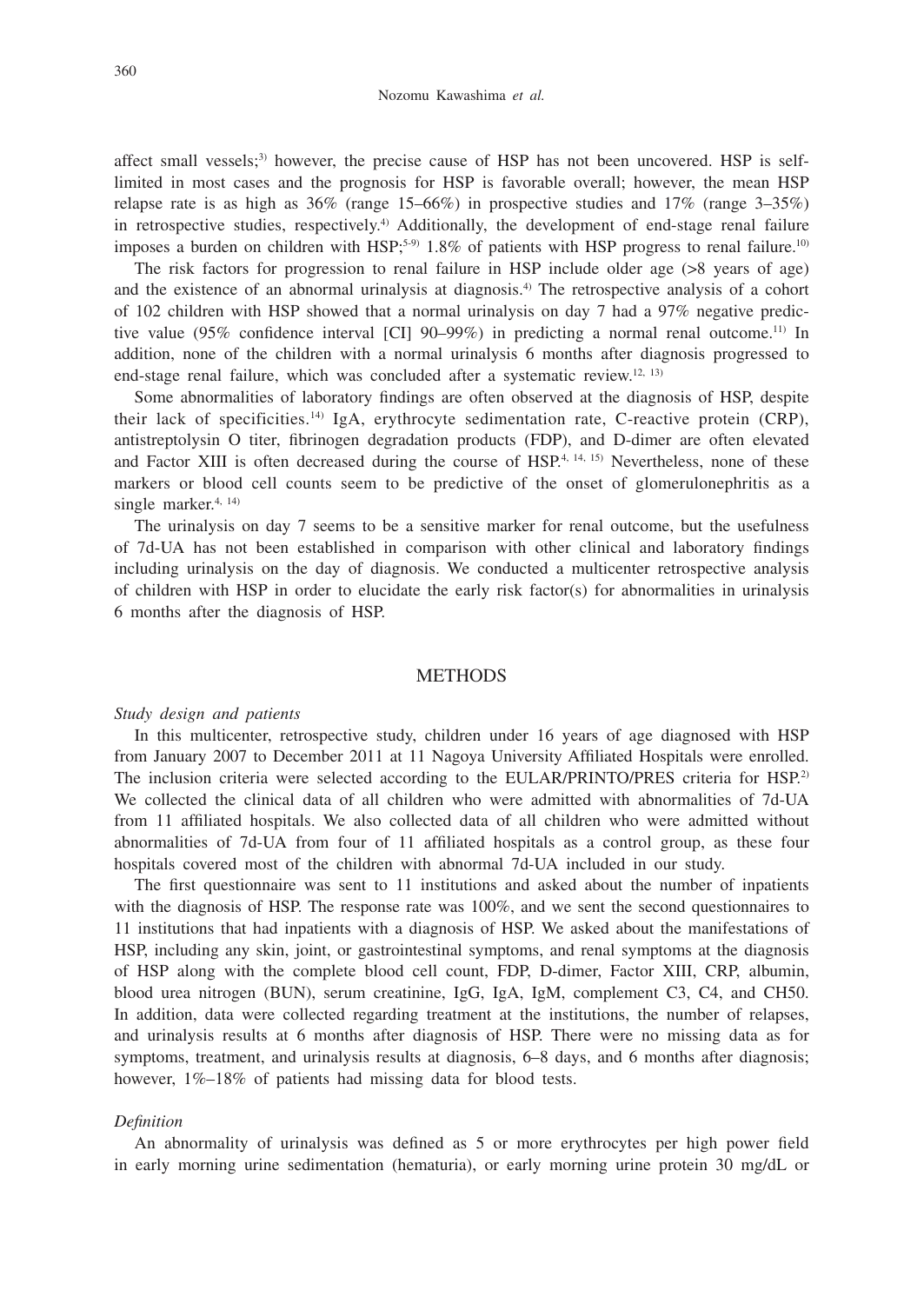Urinalysis in IgA vasculitis

361

more (proteinuria). The day of the diagnosis of HSP was defined as the day of admission to the affiliated hospitals. The urinalysis at diagnosis (1d-UA) was defined as the result of urinalysis on the day of the diagnosis of HSP. The urinalysis on day 7 (7d-UA) was defined as the urinalysis taken 6–8 days after the diagnosis of HSP. The urinalysis 6 months after diagnosis (6m-UA) was defined as the urinalysis taken 21–27 weeks after the diagnosis of HSP.

## *Statistics and institutional reviews*

Categorical variables were compared using Fisher's exact tests. Continuous variables were compared using the two-sided student's t tests. The bidirectional stepwise logistic regression model was used for a multivariate analysis. *P*-value threshold of 0.25 was utilized to enter and remove effects from the model. Results of the multivariate regression analysis were presented as odds ratios (OR) with  $95\%$  CI.  $P < 0.05$  was considered to indicate statistical significance. All statistical analyses were conducted using JMP Pro 11.0.0 (SAS Institute Inc., Cary, NC). This retrospective study was approved by the ethics committee of Nagoya University Graduate School of Medicine.

# RESULTS

# *Patient characteristics in the cohort*

A total of 138 children with HSP were eligible for the study. Of those, 35 children had an abnormal 7d-UA and 103 children had a normal 7d-UA (Fig. 1 and Table 1). Of the 35 children with an abnormal 7d-UA, 25 (71%) had both hematuria and proteinuria, 5 (14%) had



**Fig. 1** The patients' recruitment in the IgA vasculitis (Henoch–Schönlein purpura) cohort. The primary questionnaire identified 138 children with IgA vasculitis (Henoch–Schönlein purpura, HSP) who were admitted to 11 institutions consisting Nagoya University Affiliated Hospitals. The secondary questionnaire identified 35 children with an abnormal urinalysis 7 days after the diagnosis of HSP (7d-UA). All children in the cohort were followed at least 6 months after diagnosis. This retrospective study was approved by the ethics committee of Nagoya University Graduate School of Medicine.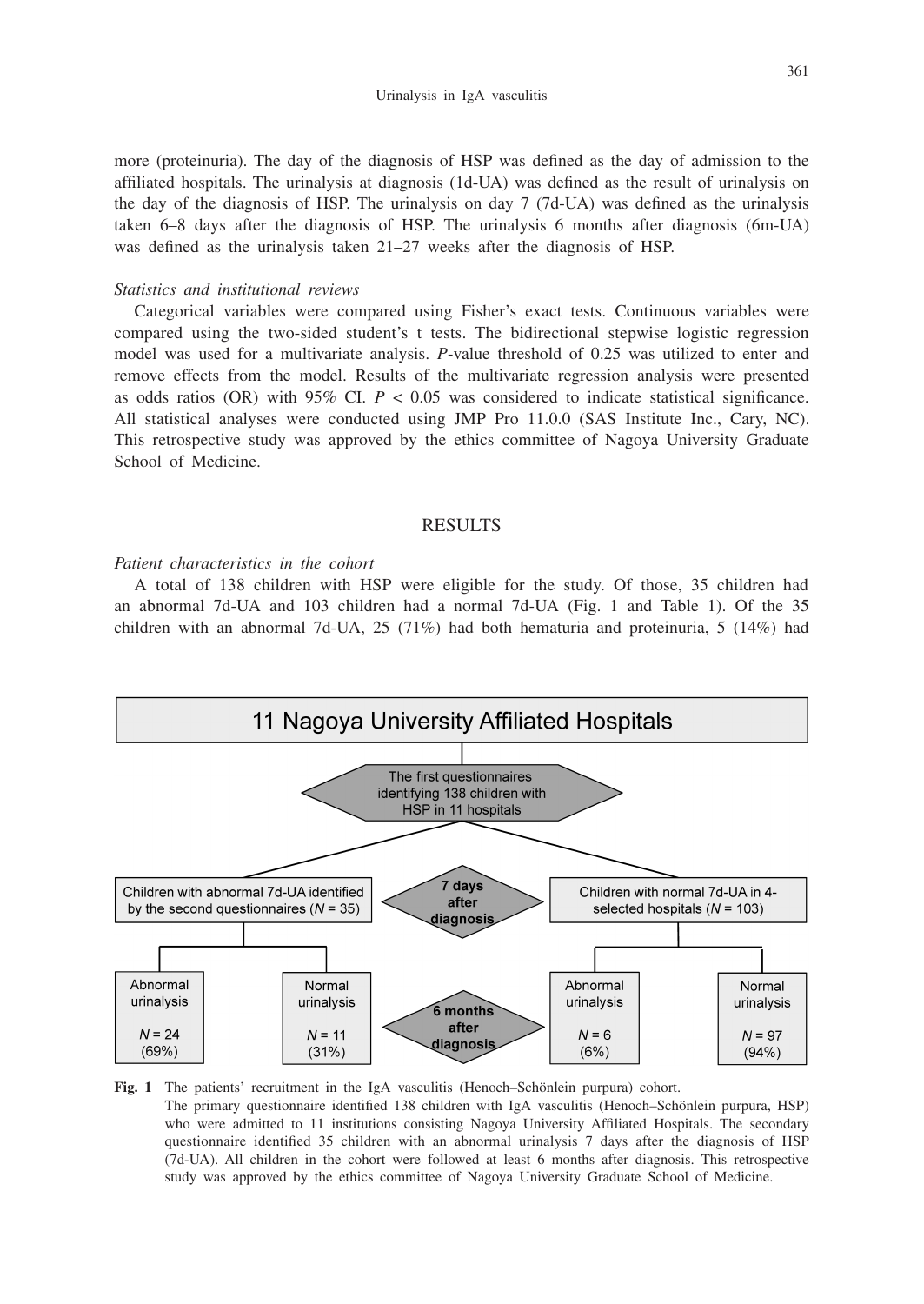| $N = 138$                                     |             | Abnormal 7d-UA |             | Normal 7d-UA | $\boldsymbol{P}$ |
|-----------------------------------------------|-------------|----------------|-------------|--------------|------------------|
| Patients, $n$ (male/female)                   | 35(21/14)   |                | 103 (52/51) |              | 0.433            |
| Age (years), median (range)                   | $6.0(3-12)$ |                | $6.0(0-15)$ |              | 0.470            |
| Symptoms at diagnosis, $n$ (%)                |             |                |             |              |                  |
| Skin                                          | 34          | (97%)          | 100         | (97%)        | 1.00             |
| Gut                                           | 17          | (48%)          | 51          | $(50\%)$     | 1.00             |
| Joint                                         | 22          | $(64\%)$       | 66          | (64%)        | 1.00             |
| Abnormal UA at diagnosis, $n$ (%)             | 13          | (37%)          | 20          | (19%)        | 0.0409           |
| Abnormal UA 6 months after diagnosis, $n$ (%) | 24          | (69%)          | 6           | (6%)         | < .0001          |
| Hematuria only                                | 3           | $(9\%)$        | 4           | (4%)         | 0.370            |
| Proteinuria only                              | 1           | (3%)           | 1           | $(1\%)$      | 0.444            |
| Hemarutia and proteinuria                     | 20          | (57%)          | 1           | (1%)         | < .0001          |
| Laboratory data at diagnosis, mean (SD)       |             |                |             |              |                  |
| White blood cell count (/µL)                  | 10157       | (2770)         | 10985       | (5900)       | 0.346            |
| C-reactive protein (mg/dL)                    | 0.8         | (0.99)         | 1.1         | (1.1)        | 0.301            |
| Albumin (g/dL)                                | 4.1         | (0.4)          | 4.1         | (0.4)        | 0.432            |
| Blood urea nitrogen (mg/dL)                   | 12.1        | (3.6)          | 12.3        | (3.5)        | 0.717            |
| Serum creatinine (mg/dL)                      | 0.33        | (0.073)        | 0.33        | (0.097)      | 0.973            |
| $FDP$ ( $\mu$ g/mL)                           | 47          | (108)          | 17          | (17)         | 0.154            |
| D-dimer (µg/mL)                               | 8.8         | (8.4)          | 6.7         | (7.7)        | 0.307            |
| Factor XIII (%)                               | 81          | (32)           | 90          | (31)         | 0.210            |
| $IgG$ (mg/dL)                                 | 1088        | (217)          | 1098        | (306)        | 0.878            |
| $IgA$ (mg/dL)                                 | 205         | (63)           | 200         | (86)         | 0.783            |
| IgM (mg/dL)                                   | 104         | (36)           | 113         | (46)         | 0.334            |
| $C3$ (mg/dL)                                  | 132         | (20)           | 120         | (16)         | 0.00544          |
| $C4$ (mg/dL)                                  | 31          | (8.6)          | 31          | (11)         | 0.870            |
| $CH50$ (/mL)                                  | 49          | (8.6)          | 49          | (13)         | 0.993            |

**Table 1** Patient characteristics of the cohort

Abbreviations: 7d-UA, urinalysis 7 days after diagnosis.

hematuria only, and 5 (14%) had proteinuria only. The median age at diagnosis was 6.0 years (range, 3–12 years) in the abnormal 7d-UA group, which was not significantly different from the normal 7d-UA group (median 6.0 years, range,  $0-15$  years;  $P = 0.433$ ). The percentage of organ involvement at diagnosis was not significantly different between the abnormal and normal 7d-UA groups (Table 1). Almost all children had skin symptoms at diagnosis. One child with an abnormal 7d-UA and three with normal 7d-UA had no skin involvement at diagnosis, but they presented with petechiae later in the course, and thus, fulfilled the EULAR/PRINTO/PRES criteria for HSP.

All children in the cohort were followed for at least 6 months after diagnosis. The percentage of abnormal 6m-UA was significantly higher in children with abnormal 7d-UA in comparison with children with normal 7d-UA (*P* < 0.0001; OR 35.3, 95% CI, 11.9–105.0; Fig. 1 and Table 1). The sensitivity and specificity of 7d-UA predicting abnormal 6m-UA were 0.80 (95% CI, 0.66–0.89) and 0.90 (95% CI, 0.86–0.92), respectively. The positive and negative predictive values of 7d-UA were 0.69 (95% CI, 0.57–0.77) and 0.94 (95% CI, 0.90–0.97), respectively.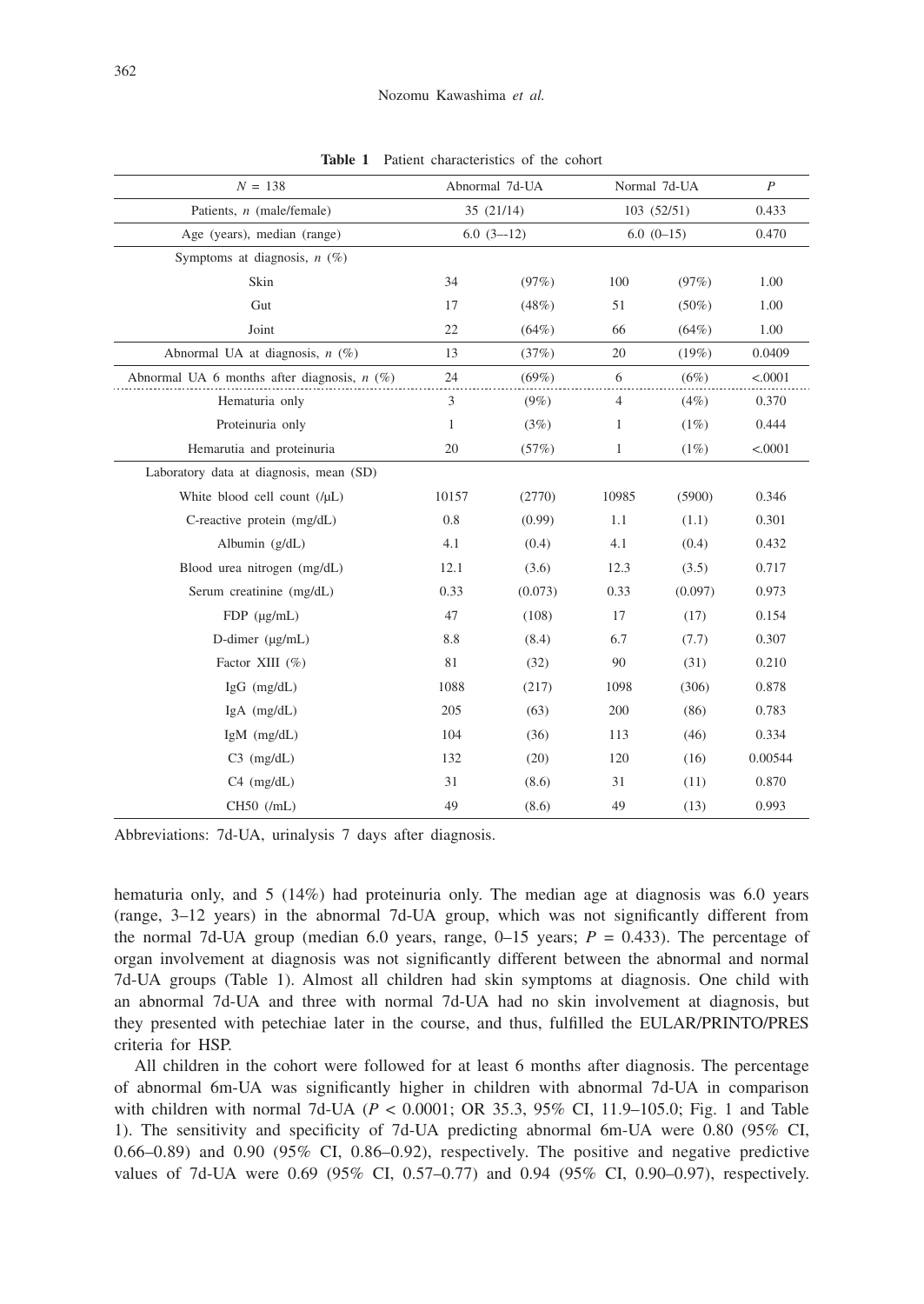Three children in abnormal 7d-UA group (9%) and 4 children in normal 7d-UA group (4%) had hematuria only, respectively, and this was not statistically significant  $(P = 0.370$ ; Table 1).

The proportion of proteinuria 6 months after diagnosis was significantly higher in children with abnormal 7d-UA (20 children with both proteinuria and hematuria and 1 boy with proteinuria only) in comparison with children with normal 7d-UA (1 girl with both proteinuria and hematuria and 1 boy with proteinuria only) ( $P < 0.0001$ ; OR 75.8, 95% CI, 16.0–358.5; Table 1). The sensitivity and specificity of 7d-UA predicting proteinuria 6 months after diagnosis were 0.91 (95% CI, 0.76–0.98) and 0.88 (95% CI, 0.85–0.89), respectively. The positive and negative predictive values of 7d-UA were 0.60 (95% CI, 0.50–0.64) and 0.98 (95% CI, 0.95–0.99), respectively.

Nephrotic-range proteinuria was observed in 3 children with abnormal 7d-UA and no children with normal 7d-UA developed large proteinuria 6 months after diagnosis. No children in this cohort developed end-stage renal failure by 6 months. Of 30 children with abnormal urinalysis 6 months after diagnosis, 6 children (20%) underwent renal biopsy and all had a histological diagnosis of HSP nephritis. All 6 had abnormal 7d-UA. The grades in the International Study of Kidney Disease in Children grade was II in 2 children and IIIb in 4 children.

Regarding laboratory tests at diagnosis, the serum C3 level was significantly higher in children with an abnormal 7d-UA than in children with a normal 7d-UA (mean 132 mg/dL, standard deviation [SD] 20 in abnormal 7d-UA group vs. mean 120 mg/dL, SD 16 in normal 7d-UA group;  $P = 0.005$ ; Table 1), although the mean C3 was within a normal limit in both groups. No significant differences were found in the results of other tests, including white blood cell count, CRP, albumin, FDP, D-dimer, Factor XIII, IgG, IgA, IgM, C4, and CH50, between children with or without abnormal 7d-UA, respectively.

# *Comparison of children with or without abnormal urinalysis 6 months after diagnosis of HSP*

We hypothesized that 7d-UA could be utilized as a sentinel marker for persistent abnormal urinalyses, especially persistent proteinuria, and we compared clinical symptoms and laboratory testing between children with or without an abnormal 6m-UA. At 6 months, 30 children (19 boys and 11 girls) had abnormal urinalyses and 108 children (54 boys and 54 girls) had normal urinalyses (Table 2). The median age at diagnosis was significantly higher in children with an abnormal 6m-UA than in those without (median 6.5 years, range, 3–15 years vs. median 6.0 years, range,  $0-12$  years;  $P = 0.0202$ ). The organ involvement at diagnosis was not significantly different between the two groups. However, the percentages of children with abnormal 1d-UA and 7d-UA were significantly higher in children with an abnormal 6m-UA than in those without (53% vs. 16%, *P* < 0.0001 for 1d-UA and 80% vs. 10%, *P* < 0.0001 for 7d-UA, respectively). No significant differences were found in the results of the laboratory tests between children with or without abnormal 6m-UA, except for serum C3 level, which was significantly higher in children with an abnormal 6m-UA than in those without (mean 135 mg/dL, SD 30, vs. mean 120 mg/dL, SD 17;  $P = 0.0088$ ; Table 2), although the mean C3 was within a normal limit in both groups. Some symptoms and interventions during the treatment for HSP have been presumed to be involved in persistent abnormal urinalysis. The percentages of children who received steroid treatment during the initial manifestation of HSP, and those with the presence of abdominal pain were significantly higher in children with an abnormal 6m-UA (60% vs. 38%, *P* = 0.0378 and  $70\%$  vs.  $46\%, P = 0.0243$ , respectively; Table 2). The presence of hematochezia was not significantly different between the groups.

We also compared clinical characteristics between children with or without proteinuria 6 months after diagnosis. In consistent with the findings in children with abnormal urinalysis, which included children with hematuria only, the percentages of children with abnormal 1d-UA and 7d-UA were significantly higher in children with proteinuria 6 months after diagnosis than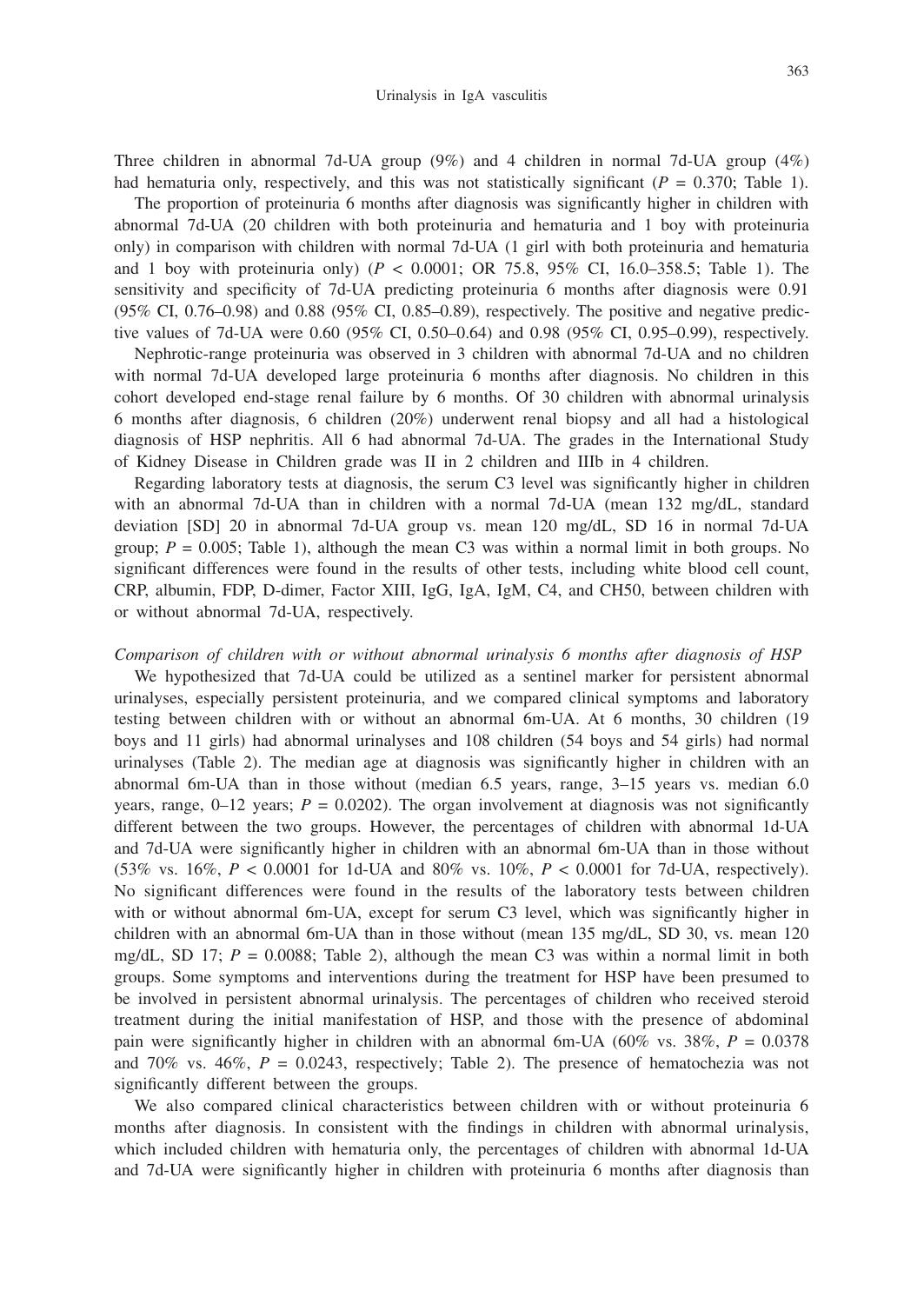| $N = 138$                                           | Abnormal 6m-UA |          | Normal 6m-UA |          | $\boldsymbol{P}$ |
|-----------------------------------------------------|----------------|----------|--------------|----------|------------------|
| Patients, $n$ (boys/girls)                          | 30(19/11)      |          | 108 (54/54)  |          | 0.220            |
| Age (years), median (range)                         | $6.5(3-12)$    |          | $6.0(0-15)$  |          | 0.0202           |
| Symptoms at diagnosis, $n$ (%)                      |                |          |              |          |                  |
| Skin                                                | 29             | (97%)    | 105          | (97%)    | 1.00             |
| Gut                                                 | 16             | (53%)    | 52           | (48%)    | 0.682            |
| Joint                                               | 18             | $(60\%)$ | 70           | (65%)    | 0.671            |
| Abnormal 1d-UA, $n$ (%)                             | 16             | (53%)    | 17           | (16%)    | < .0001          |
| Abnormal 7d-UA, $n$ (%)                             | 24             | $(80\%)$ | 11           | $(10\%)$ | < .0001          |
| Laboratory data at diagnosis, mean (SD)             |                |          |              |          |                  |
| White blood cell count $($ / $\mu$ L $)$            | 10226          | (2561)   | 10953        | (5663)   | 0.514            |
| C-reactive protein (mg/dL)                          | 1.2            | (1.3)    | 1.1          | (1.3)    | 0.587            |
| Albumin (g/dL)                                      | $\overline{4}$ | (0.35)   | 4.1          | (0.41)   | 0.188            |
| Blood urea nitrogen (mg/dL)                         | 12.9           | (3.5)    | 12.3         | (3.5)    | 0.247            |
| Serum creatinine (mg/dL)                            | 0.35           | (0.094)  | 0.34         | (0.097)  | 0.246            |
| $FDP$ ( $\mu$ g/mL)                                 | 18             | (15)     | 16           | (16)     | 0.669            |
| D-dimer $(\mu g/mL)$                                | 9.2            | (8.1)    | 6.7          | (7.5)    | 0.211            |
| Factor XIII (%)                                     | 84             | (32)     | 90           | (32)     | 0.476            |
| $IgG$ (mg/dL)                                       | 1118           | (245)    | 1106         | (301)    | 0.645            |
| $IgA$ (mg/dL)                                       | 214            | (74)     | 201          | (83)     | 0.0847           |
| $IgM$ (mg/dL)                                       | 105            | (37)     | 112          | (45)     | 0.431            |
| $C3$ (mg/dL)                                        | 135            | (30)     | 120          | (17)     | 0.00878          |
| $C4$ (mg/dL)                                        | 31             | (10)     | 30           | (11)     | 0.787            |
| $CH50$ (/mL)                                        | 52             | (7)      | 49           | (13)     | 0.340            |
| Steroid administration after diagnosis, $n$ (%)     | 11             | (48%)    | 48           | $(42\%)$ | 0.0378           |
| Presence of abdominal pain after diagnosis, $n$ (%) | 15             | (65%)    | 56           | (49%)    | 0.0243           |
| Presence of hematochezia after diagnosis, $n$ (%)   | $\tau$         | $(30\%)$ | 18           | (16%)    | 0.188            |

**Table 2** Comparison of patient characteristics 6 months after diagnosis

Abbreviations: 1d-UA, urinalysis at the diagnosis; 7d-UA, urinalysis 7 days after diagnosis; 6m-UA, urinalysis 6 months after diagnosis; SD, standard deviation.

in those without  $(52\% \text{ vs. } 18\%, P = 0.0021 \text{ for } 1d$ -UA and  $91\% \text{ vs. } 11\%, P < 0.0001 \text{ for }$ 7d-UA, respectively; Table 3). No significant differences were found in other clinical findings and the results of the laboratory tests between children with or without proteinuria 6 months after diagnosis.

## *Multivariate analysis of risk factors for abnormal urinalysis 6 months after diagnosis of HSP*

We defined the role of 7d-UA for predicting abnormal 6m-UA in the setting of multivariate analysis. Covariates included age ≥6.5 years, abnormal 7d-UA, abnormal 1d-UA, steroid administration, presence of abdominal pain, and C3  $\geq$ 125 mg/dL. Of those factors, age, presence of abdominal pain, abnormal 1d-UA, and abnormal 7d-UA were selected after the bi-directional stepwise logistic regression modelling. The analysis revealed that the single most significant and independent predictor of abnormal 6m-UA after diagnosis of HSP was abnormal 7d-UA (OR 54.3, 95% CI 15.3–275, *P* = 1.89 × 10−6; Table 4).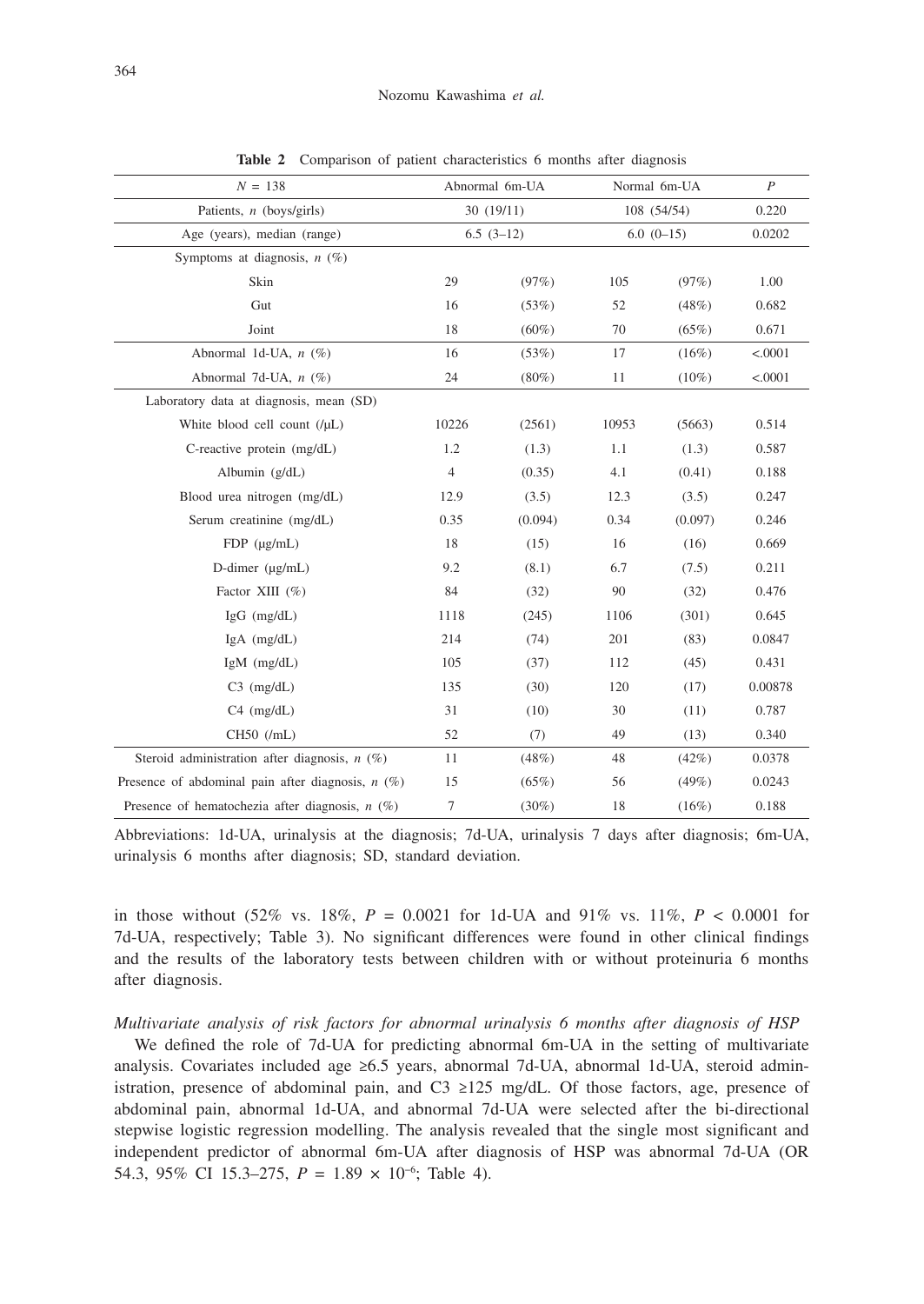| $N = 138$                                           | With proteinuria |          | Without proteinuria |          | $\boldsymbol{P}$ |
|-----------------------------------------------------|------------------|----------|---------------------|----------|------------------|
| Patients, $n$ (boys/girls)                          | 23(14/9)         |          | 115 (59/56)         |          | 0.495            |
| Age (years), median (range)                         | $6.0(3-12)$      |          | $6.0(0-15)$         |          | 0.373            |
| Symptoms at diagnosis, $n$ (%)                      |                  |          |                     |          |                  |
| Skin                                                | 22               | (96%)    | 112                 | (97%)    | 0.522            |
| Gut                                                 | 12               | (52%)    | 56                  | (49%)    | 0.822            |
| Joint                                               | 14               | $(61\%)$ | 74                  | $(64\%)$ | 0.814            |
| Abnormal 1d-UA, $n$ (%)                             | 12               | (52%)    | 21                  | (18%)    | 0.0021           |
| Abnormal 7d-UA, $n$ (%)                             | 21               | $(91\%)$ | 14                  | (12%)    | < .0001          |
| Steroid administration after diagnosis, $n$ (%)     | 18               | $(60\%)$ | 41                  | (38%)    | 0.648            |
| Presence of abdominal pain after diagnosis, $n$ (%) | 21               | $(70\%)$ | 50                  | (46%)    | 0.175            |
| Presence of hematochezia after diagnosis, $n$ (%)   | 8                | (27%)    | 17                  | (16%)    | 0.135            |

**Table 3** Comparison of children with or without proteinuria 6 months after diagnosis

Abbreviations: 1d-UA, urinalysis at the diagnosis; 7d-UA, urinalysis 7 days after diagnosis.

**Table 4** Multivariate analysis of risk factors for abnormal urinalysis 6 months after diagnosis

| <b>Variables</b>                           | Odds ratio | 95% confidence interval |            |
|--------------------------------------------|------------|-------------------------|------------|
| Age $\geq 6.5$ years                       | 1.81       | $0.516 - 6.81$          | 0.0634     |
| Presence of abdominal pain after diagnosis | 2.91       | $0.777 - 12.5$          | 0.146      |
| Abnormal 1d-UA                             | 8.71       | $2.35 - 42.4$           | 0.0533     |
| Abnormal 7d-UA                             | 54.3       | $153 - 275$             | 0.00000189 |

Abbreviations: 1d-UA, urinalysis at the diagnosis; 7d-UA, urinalysis 7 days after diagnosis.

Similarly, we defined the role of 7d-UA for predicting proteinuria 6 months after diagnosis of HSP. The multivariate analysis revealed that the statistically significant independent predictors of proteinuria 6 months after diagnosis were 1d-UA (OR 4.9,  $95\%$  CI 1.9–12.9,  $P = 0.017$ ) and 7d-UA (OR 75.6, 95% CI 16.0–358, *P* = 1.66 × 10−7), respectively.

## DISCUSSION

Renal involvement is frequently observed in HSP; 85% of patients have renal involvement within a month after the onset of HSP, and as many as 97% of patients within 6 months in a systematic review of 1133 children with HSP.<sup>10)</sup> Most of them are self-limited, but 7% of children develop nephritis and/or nephrosis, and 1.8% of children develop end-stage renal failure. Importantly, children with persistent hematuria and/or proteinuria only develop renal failure, although the possibility is low compared with children having an ongoing nephritis or nephrosis. The regular follow-up policy over a certain duration after a diagnosis of HSP is rationalized by the observation that none of the children without persistent hematuria or proteinuria 6 months after diagnosis develop end-stage renal failure.<sup>10</sup> Our data suggested that children with an abnormal 7d-UA may develop persistent renal involvement, especially persistent proteinuria, and that these patients may need pre-emptive therapy to suppress the progression to renal failure, or at least, an abnormal 7d-UA may awaken attention for careful observation.

The high negative predictive value of normal 7d-UA predicting negative proteinuria 6 months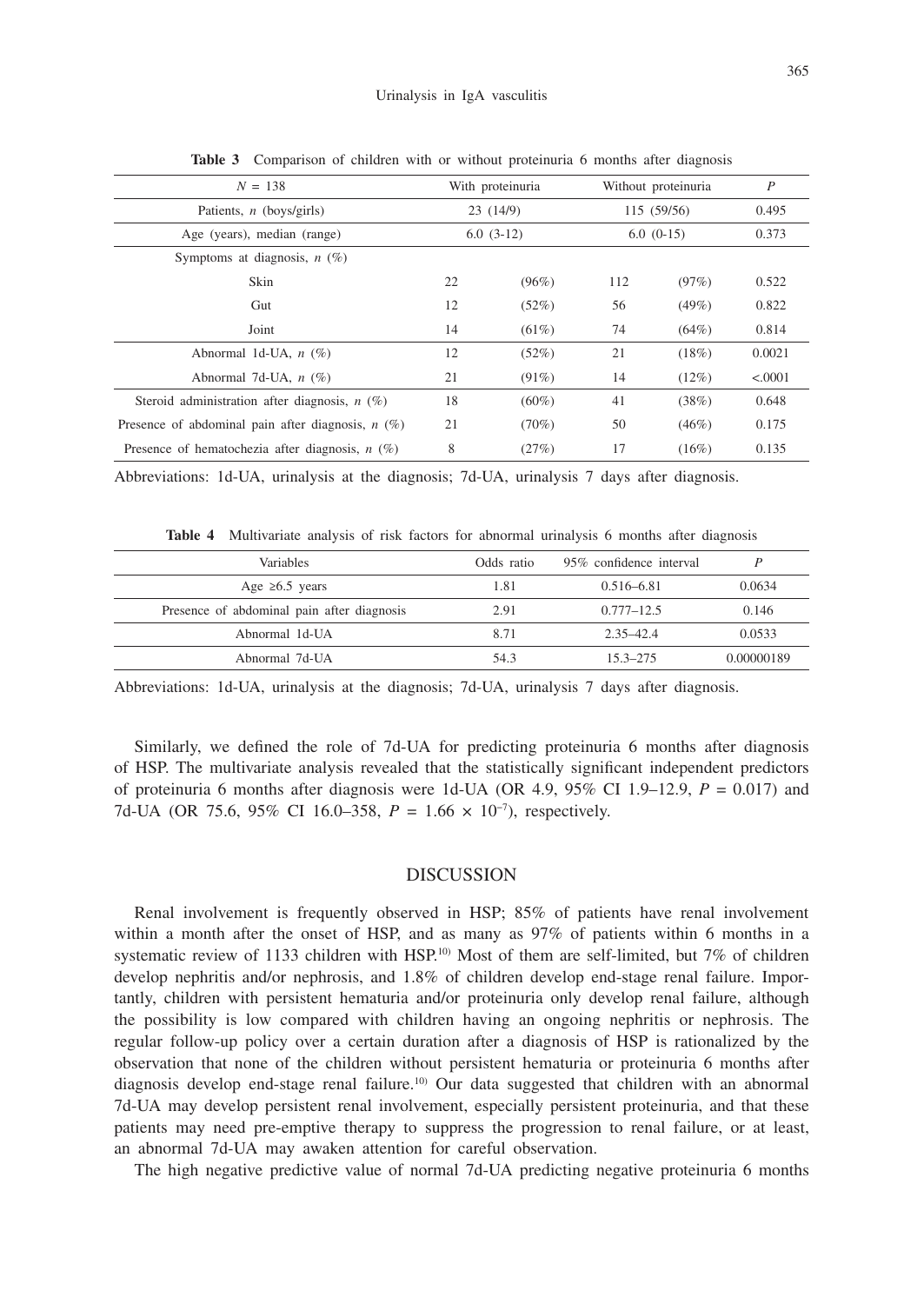after diagnosis may have a role in shortening the follow-up period of HSP, which is further supported by our observation that no children with normal 7d-UA developed prolonged large proteinuria. A meta-analysis showed that long term renal impairment never developed after normal urinalysis, and follow-up of renal symptoms up to 6 months was suggested.<sup>10)</sup> In a prospective study, the incidence rate of nephritis 2 months after diagnosis was 2%, and follow-up of all HSP patients up to 2 months was recommended.<sup>16</sup> Our study indicates that 7 days follow up of UA may be able to sufficiently predict persistent nephritis, the negative predictive values for normal urinalysis and negative proteinuria being 0.94 (95% CI, 0.90–0.97) and 0.98 (95% CI, 0.95–0.99), respectively. From our findings, quantified urinalysis and urine sedimentation test are recommended for the first 1 week for all children with HSP.

Our study had some limitations, including its retrospective nature. A retrospective study by questionnaires can result in biases due to the incompleteness or inaccurateness of data. However, the return rate of questionnaires reached 100%, and the missing data including laboratory results were few. Our cohort did not include children with HSP who were seen only in outpatient setting, and thus, may have included patients with more severe forms of HSP, which may result in a biased perspective of HSP. In Japan, the hospitalization threshold is not generally high for sick children, and nearly 80–90% of children with a definitive diagnosis of HSP in our cohort were seen through an inpatient service. Additionally, the incidence of nephritis or nephrosis may be higher in more severe forms of HSP, and our findings about the predictive role of 7d-UA for abnormal 6m-UA and proteinuria 6 months after diagnosis may be generalized to children with all severity of HSP.

In conclusion, abnormal 7d-UA may be an independent risk factor for abnormal 6m-UA, although this should be confirmed in a prospective study. Children with HSP may be stratified by the results of 7d-UA, which could contribute to an early intervention with angiotensin-converting enzyme inhibitors/angiotensin receptor blockers<sup>17</sup> to prevent end-stage renal failure in children with HSP.

## ACKNOWLEDGMENTS

The authors would like to thank Nagoya University Hospital Affiliated Hospitals, and the pediatricians contributing patients included in this analysis listed as follows: Dr. Tsutomu Aoshima, Tokai Municipal Hospital, Tokai; Dr. Satoru Doi, Hekinan Municipal Hospital, Hekinan; Dr. Minoru Fukuda, Meitetsu Hospital, Nagoya; Dr. Hideaki Takahashi, Tokoname Municipal Hospital, Tokoname; Dr. Mitsuharu Kajita, Toyota Kosei Hospital, Toyota; Dr. Yuji Miyajima, Anjo Kosei Hospital, Anjo; Dr. Mamiko Tachikawa, Tosei General Hospital, Seto; and Dr. Takeshi Tsuji, Okazaki City Hospital, Okazaki. We would also like to thank Dr. Akio Yamada, Department of Pediatrics, Chukyo Hospital, Nagoya, for the valuable comments on our project. The authors declare no conflict of interest.

#### **REFERENCES**

- 1) Weiss PF. Pediatric vasculitis. *Pediatr Clin North Am*, 2012; 59: 407–423.
- 2) Ozen S, Pistorio A, Iusan SM, Bakkaloglu A, Herlin T, Brik R, *et al.* EULAR/PRINTO/PRES criteria for Henoch-Schönlein purpura, childhood polyarteritis nodosa, childhood Wegener granulomatosis and childhood Takayasu arteritis: Ankara 2008. Part II: Final classification criteria. *Ann Rheum Dis*, 2010; 69: 798–806.
- 3) Brogan P, Eleftheriou D, Dillon M. Small vessel vasculitis. *Pediatr Nephrol*, 2010; 25: 1025–1035.
- 4) Jauhola O, Ronkainen J, Koskimies O, Ala-Houhala M, Arikoski P, Hölttä T, *et al.* Clinical course of extrarenal symptoms in Henoch-Schonlein purpura: a 6-month prospective study. *Arch Dis Child*, 2010;